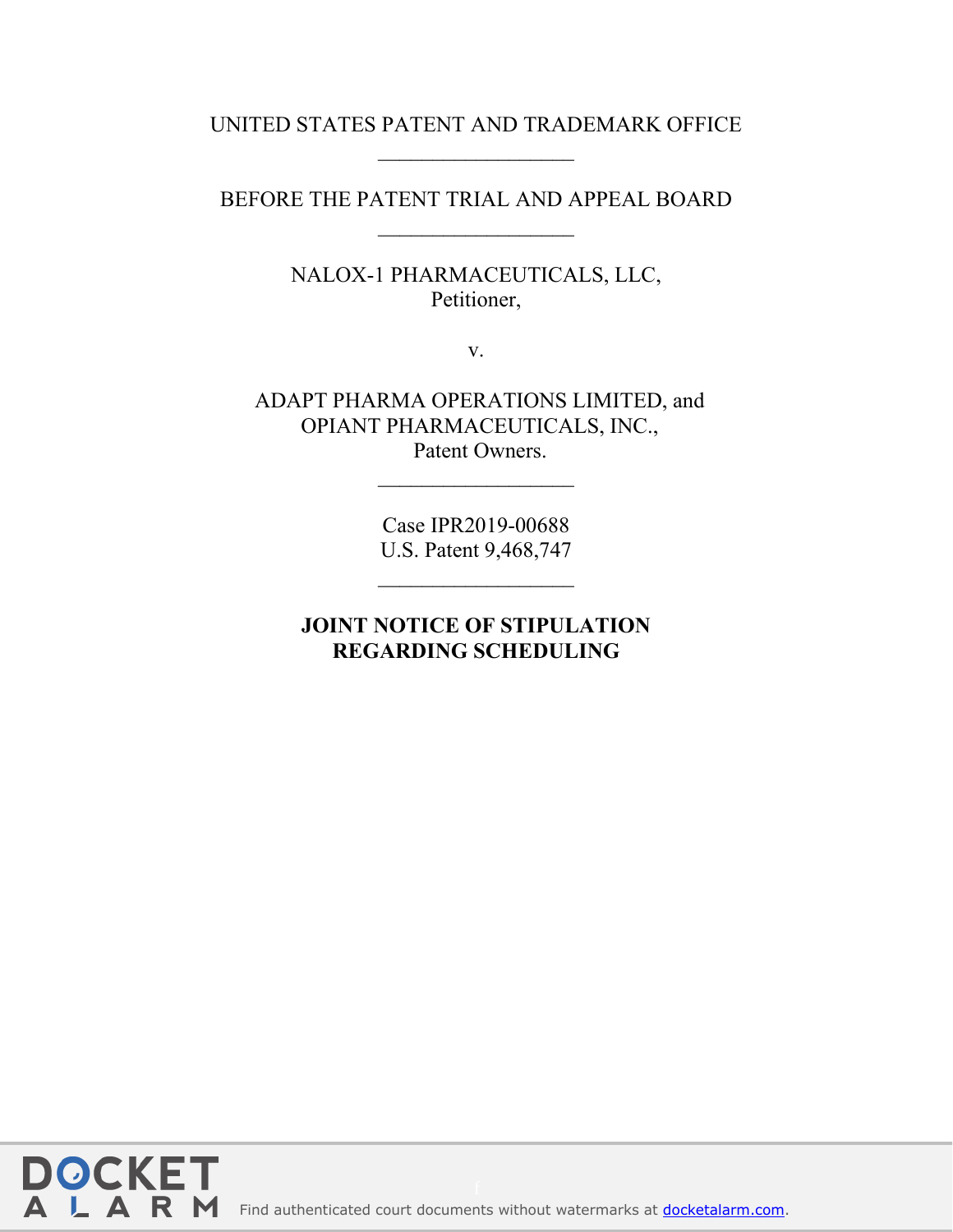Petitioner and Patent Owners jointly submit this paper to provide notice that the parties have stipulated to different dates for DUE DATES 2 and 3 of the Board's Scheduling Order (Paper 12), as amended by the parties' Amended Joint Notice Regarding Scheduling (Paper 16) and Joint Notice of Stipulation Regarding Scheduling (Paper 31).

The stipulated DUE DATES are as follows:

|            | <b>Previous Due Date</b> | <b>Stipulated Due Date</b> |
|------------|--------------------------|----------------------------|
| DUE DATE 2 | March 9, 2020            | March 12, 2020             |
| DUE DATE 3 | April 1, 2020            | April $6, 2020$            |

All other dates in the Board's Scheduling Order (Paper 12), as amended by the parties' Amended Joint Notice Regarding Scheduling (Paper 16) are to remain the same.

*/Yelee Y. Kim/* Yelee Y. Kim (Reg. No. 60,088) Janine A. Carlan (Reg. No. 42,387) Richard Berman (Reg. No. 39,107) Bradford Frese (Reg. No. 69,772) Christopher Yaen (Reg. No. 66,563) ARENT FOX LLP 1717 K Street NW Washington, DC 20006 Yelee.Kim@arentfox.com Janine.Carlan@arentfox.com

Dated: March 6, 2020 Respectfully submitted,

*/Anthony H. Sheh/* Jessamyn S. Berniker (Reg. No. 72,328) Ana C. Reyes (Admitted *Pro Hac Vice*) David M. Krinsky (Reg. No. 72,339) Anthony H. Sheh (Reg. No. 70,576) WILLIAMS & CONNOLLY LLP 725 Twelfth Street, N.W. Washington, DC 20005 jberniker@wc.com areyes@wc.com dkrinsky@wc.com

 $\hat{z}$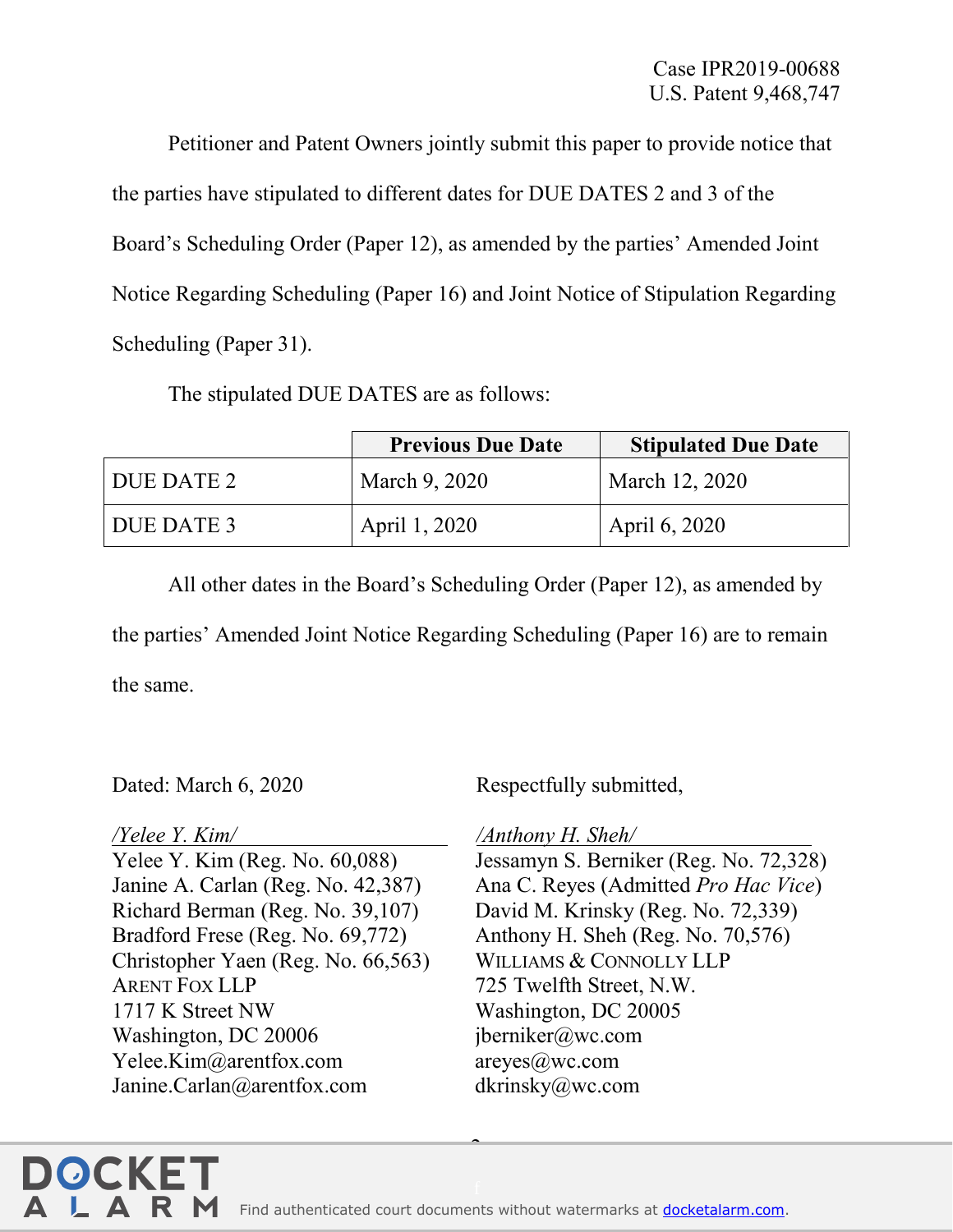Richard.Berman@arentfox.com Bradford.Frese@arentfox.com Christopher.Yaen@arentfox.com

*Counsel for Petitioner* 

asheh@wc.com EmergentNarcan@wc.com

*Counsel for Patent Owner Adapt Pharma Operations Ltd.* 

Jessica Tyrus Mackay (Reg. No. 64,742) Ann K. Kotze (Reg. No. 76,570) GREEN, GRIFFITH & BORG-BREEN, LLP 676 North Michigan Avenue Suite 3900 Chicago, IL 60611 jmackay@greengriffith.com akotze@greengriffith.com

*Counsel for Patent Owner Opiant Pharmaceuticals, Inc.*